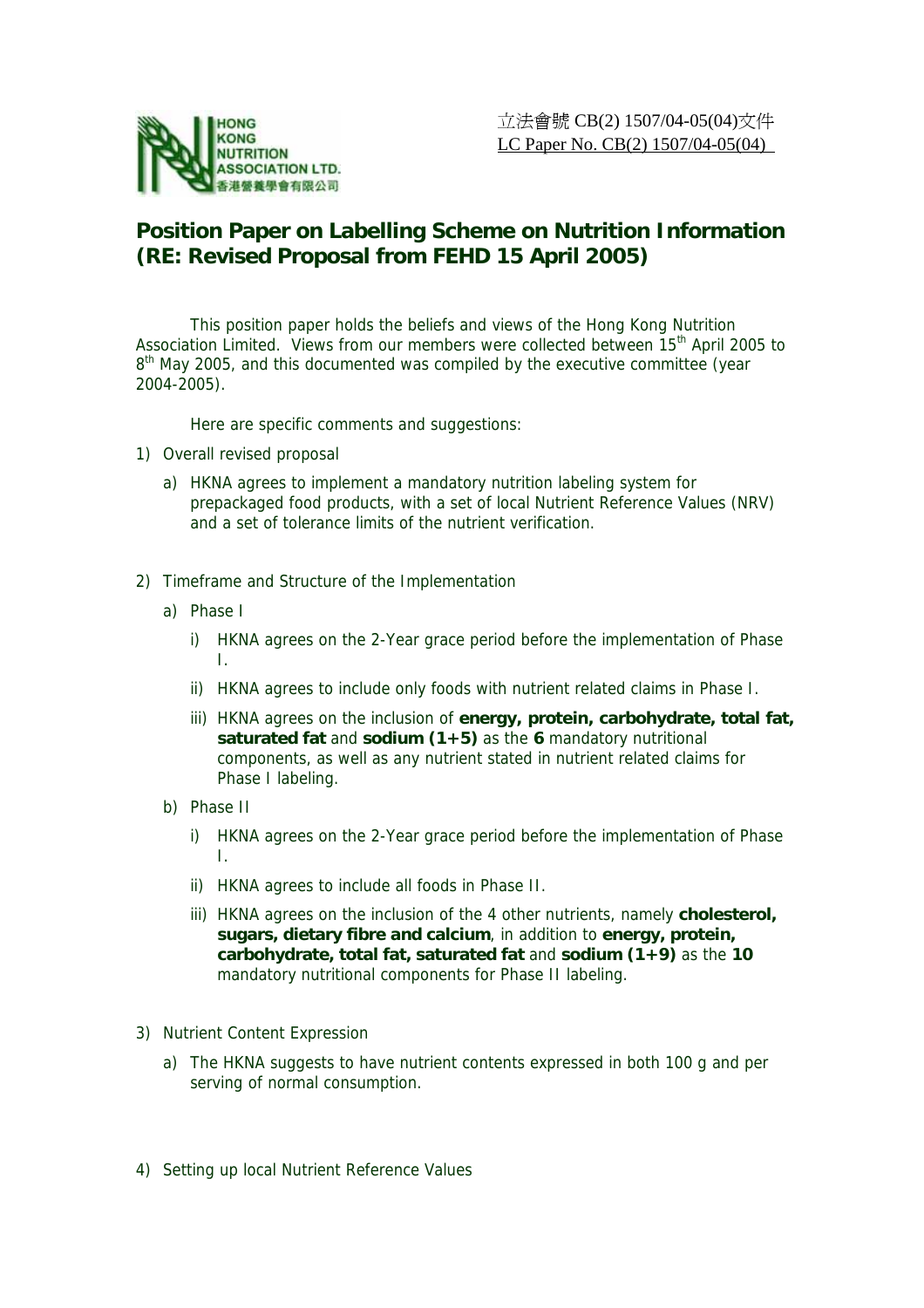

- a) HKNA agrees on setting up a local NRV system with discussion with the trade and professional sector.
	- i) When developing the local NRVs, the HKNA suggests to get that the government shall sought views from different nutritional professionals including professional nutrition societies and universities.
	- ii) The HKNA supports using the dietary reference intake from China as a reference, in view of the fact that
		- (1) Chinese remains as the major population in Hong Kong;
		- (2) Most imported foods to Hong Kong are imported to China as well, and having a different set of NRV may create obstacles for these potential food importers.
		- (3) While using the DRI from China, please keep in mind some of the nutrients might needed to be revised based on the local data.
- 5) Development of guidelines for nutrient testing
	- a) Accuracy of Nutrition Information
		- i) The HKNA understands that it is not economically feasible for many food manufacturers to analyze their food product with chemical analysis, and the HKNA agrees that analysis done with reputable nutrient database would be acceptable. However, the HKNA strongly feel that a **monitoring system** must be installed in order to ensure the accuracy of the nutritional information, in order to:
			- (1) gain control from the side of the FEHD;
			- (2) ease the spot checking process performed by FEHD
		- ii) In addition, the HKNA suggests that the government to make it mandatory for food manufacturers to report on the following:
			- (1) method of the food analysis -- food database nutritional analysis, versus chemical analysis;
			- (2) source of service of the food analysis;
		- iii) And the government to keep a searchable database of the above items for the interested publics.
- 6) Public Education
	- a) As indicated in the previous consultation paper, the amount of information provided needs to be in a balance with the general level of knowledge of the public on nutrition information. The HKNA believes that various nutrition education shall be provided to: 1) the general public, 2) health professionals, and 3) food manufacturers in order to enhance the effectiveness of a nutritional labeling system.
	- b) Primary Education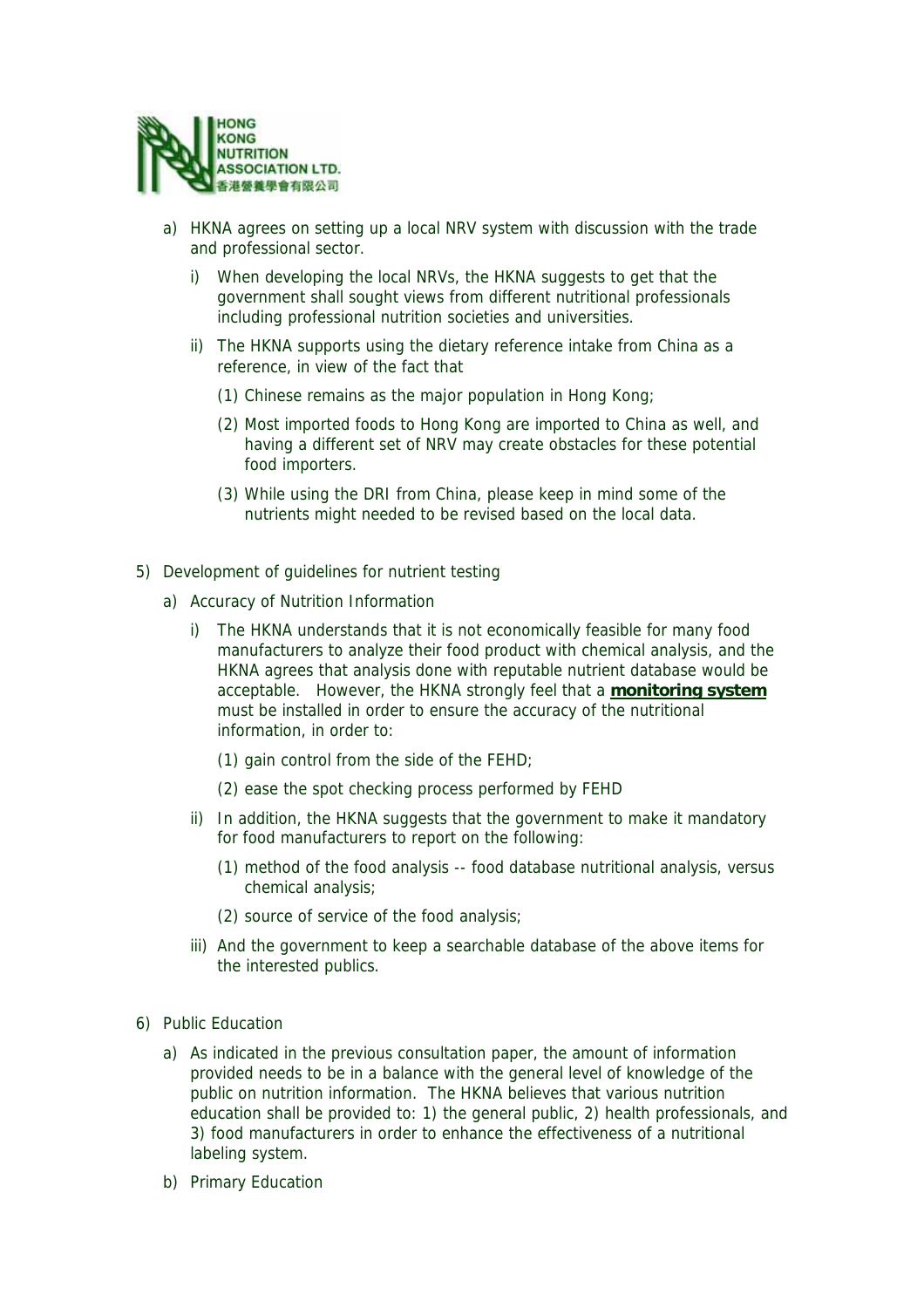

- (1) Education related to understanding the nutrition label shall be the primary education scheme, which should include understanding all nutritional components  $(1+9)$  in the nutrition label, as well as technique on reading nutrition label.
- c) Other Education
	- (1) Education related how to use the food label as a health tool for helping with specific therapeutic diets is needed. This shall be provided to specific patient group and general public.
	- (2) Education to food manufacturer is encouraged the different therapeutic nutrients to provide an incentive for creating healthier food products.
- 7) Foods for special dietary uses
	- a) HKNA recognizes the importance for all foods with claims or statements related to "any" disease or health condition, for example, "suitable for diabetes" or "help fighting heart diseases" to have all 10 nutrient components implemented in phase I, in order to truly inform customers about its nutritional contents and avoid misleading information. Please see table 1 for primary therapeutic nutrients for various diseases and health conditions.

| Table 1: Primary Therapeutic Nutrients for Specific Diseases and Health Conditions |           |         |                   |              |             |        |                  |       |                  |         |
|------------------------------------------------------------------------------------|-----------|---------|-------------------|--------------|-------------|--------|------------------|-------|------------------|---------|
|                                                                                    | Energy    | Protein | Carbo-<br>hydrate | Total<br>Fat | Sat.<br>Fat | Sodium | Chole-<br>sterol | Sugar | Dietary<br>fibre | Calcium |
| Diabetes Mellitus                                                                  | $\bullet$ |         | $\bullet$         | ٠            | $\bullet$   |        |                  |       | $\bullet$        |         |
| Cardiovascular Diseases                                                            |           |         |                   | ٠            | ٠           |        |                  |       | ٠                |         |
| Hypertension                                                                       | ٠         |         |                   | ٠            | ٠           | ٠      | ٠                |       | ٠                |         |
| <b>Renal Diseases</b>                                                              | $\bullet$ |         |                   | ٠            | $\bullet$   | ٠      |                  |       | $\bullet$        |         |
| Liver Disease                                                                      |           |         |                   | ٠            | ٠           |        |                  |       |                  |         |
| Weight Management                                                                  | ٠         |         | $\bullet$         | ٠            | ٠           |        |                  |       | ٠                |         |
| Osteoporosis                                                                       |           |         |                   |              |             |        |                  |       |                  |         |
| Protein-energy Malnutrition                                                        |           |         |                   | ٠            | ٠           |        |                  |       |                  |         |
| Cancer / Neoplasm                                                                  |           |         |                   | ٠            | ٠           |        |                  |       | ٠                |         |

Thank you very much for your kind attention. Shall there be more views sought from the HKNA, please contact us at info@hkna.org.hk.